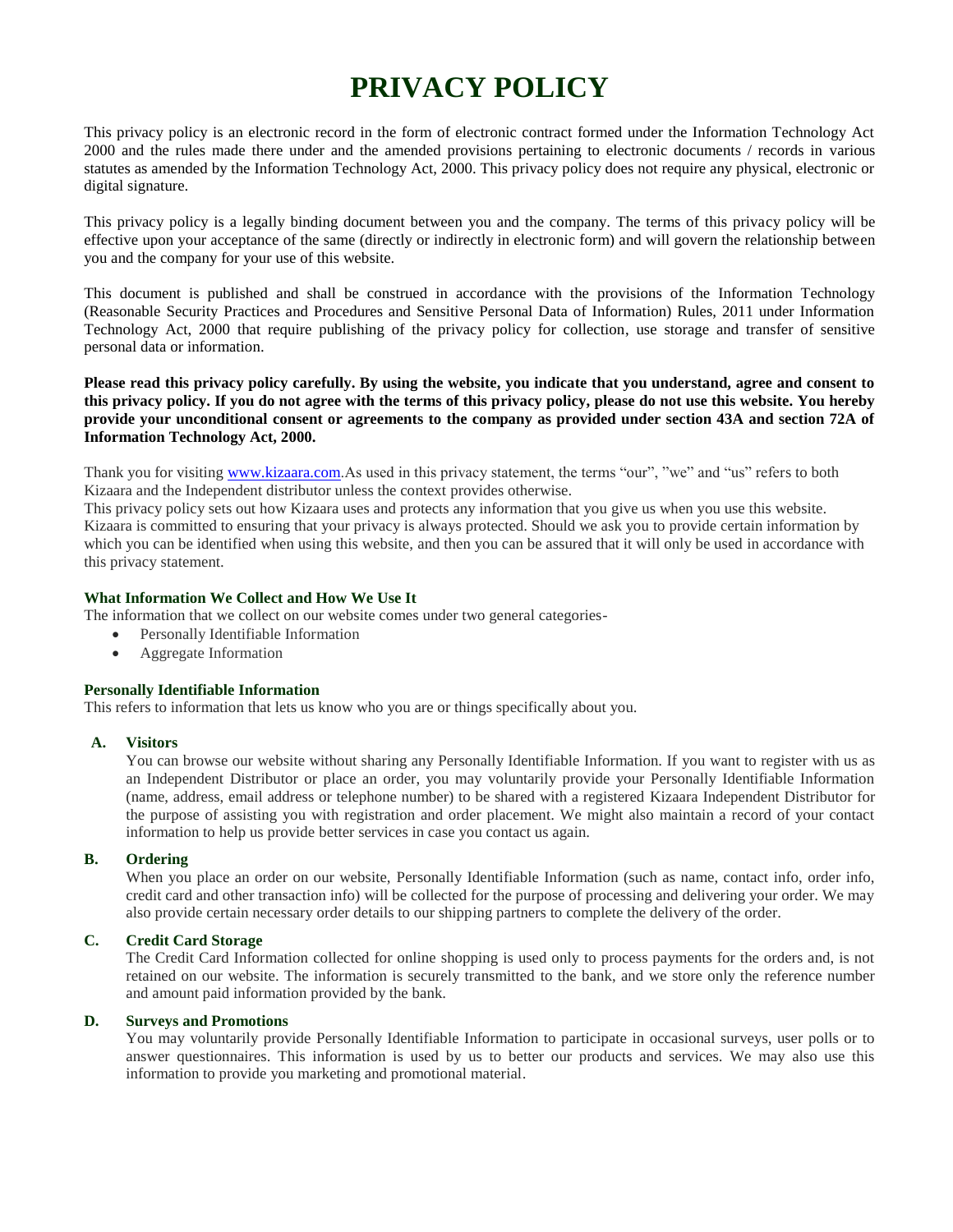### **Aggregate Information**

This refers to information that does not distinguish you as a particular individual. This information includes your browser and operating system type, your IP address, URL (Uniform Source Locator) of the website that directed you to our site and any search terms you enter on our site. Such information is aggregated by our web server to monitor the activities on the site and evaluate its performance. This helps us improve the features and functions on the website to provide you a satisfactory user experience. We might compile, publish, store, collect, promote, disclose or use any Aggregate Information. We generally do not correlate any Personally Identifiable Information with Aggregate Information. In case we do this, it will be protected as per the terms mentioned for Personally Identifiable Information in this Privacy Policy.

Kizaara through its website, uses "cookies" to enable you to sign in into our services and to help personalize your online experience. As you browse, we may install cookies (tiny text files stored on your hard disk by a web page server) in your browser. Cookies cannot harm your computer and they do not contain any personally identifiable information. One of the primary purposes of cookies is to store your preferences and other information on your computer in order to save your time by eliminating the need to repeatedly enter the same information and to display your personalized content on your later visits to website. Cookies also help us to improve our site and to deliver a better and more personalized service. Among other things, they enable us:

- To estimate our audience size and usage pattern.
- To store information about your preferences, and so allow us to customize our site according to your individual interests.
- To increase the speed of your searches.
- To recognize you when you return to our site.

### **Security**

We are committed to ensuring that your information is secure. In order to prevent unauthorized access or disclosure, we have put in place suitable physical, electronic and managerial procedures to safeguard and secure the information we collect online. It is your sole responsibility to safeguard the password created for your online account. In case you suspect that your password has been compromised, contact Kizaara International Retail Private Limited as soon as possible. Since your Distributor ID and account password are specific to you, you take full responsibility for any and all activity conducted on our site with your ID and password.

### **Links to other websites**

Our website may contain links to other websites of interest. However, once you have used these links to leave our site, you should note that we do not have any control over that other website. Therefore, we cannot be responsible for the protection and privacy of any information which you provide whilst visiting such sites and such sites are not governed by this privacy statement. You should exercise caution and look at the privacy statement applicable to the website in question.

### **Children's Privacy Protection**

Our website neither targets nor is intended for children below the age of 18. Personally Identifiable Information will not be collected from children on purpose and if we discover such data on our site, the same will be deleted.

### **Changes to this Statement**

Please check frequently for any updates or changes in this privacy policy before using our website or submitting any Personally Identifiable Information at our site. By using our Site, you acknowledge acceptance of this Privacy Statement in effect at the time of use.

### **Intellectual Property and Use of content on the Kizaara Website**

The Kizaara Website [\(www.kizaara.com\)](http://www.kizaara.com/)and the content on the same are protected by intellectual property rights, including copyrights, trade names and trademarks, including the name "Kizaara and the Kizaara logo, and are owned by Kizaara or used by Kizaara under a license or with permission from the owner of such rights. The content protected by such intellectual property rights includes the design, layout, look, appearance, visuals, photographs, images, articles, stories and other content on the Kizaara Website.

The content on the Kizaara website may only be reproduced, distributed, published or otherwise used only after prior written consent of Kizaara.

### **How to Contact Us**

In accordance with Information Technology Act 2000 and rules made there under, you have any comments or inquiries about this Privacy Policy, if you would like to update information we have about you, or to exercise your rights, you may contact our Grievance Officer.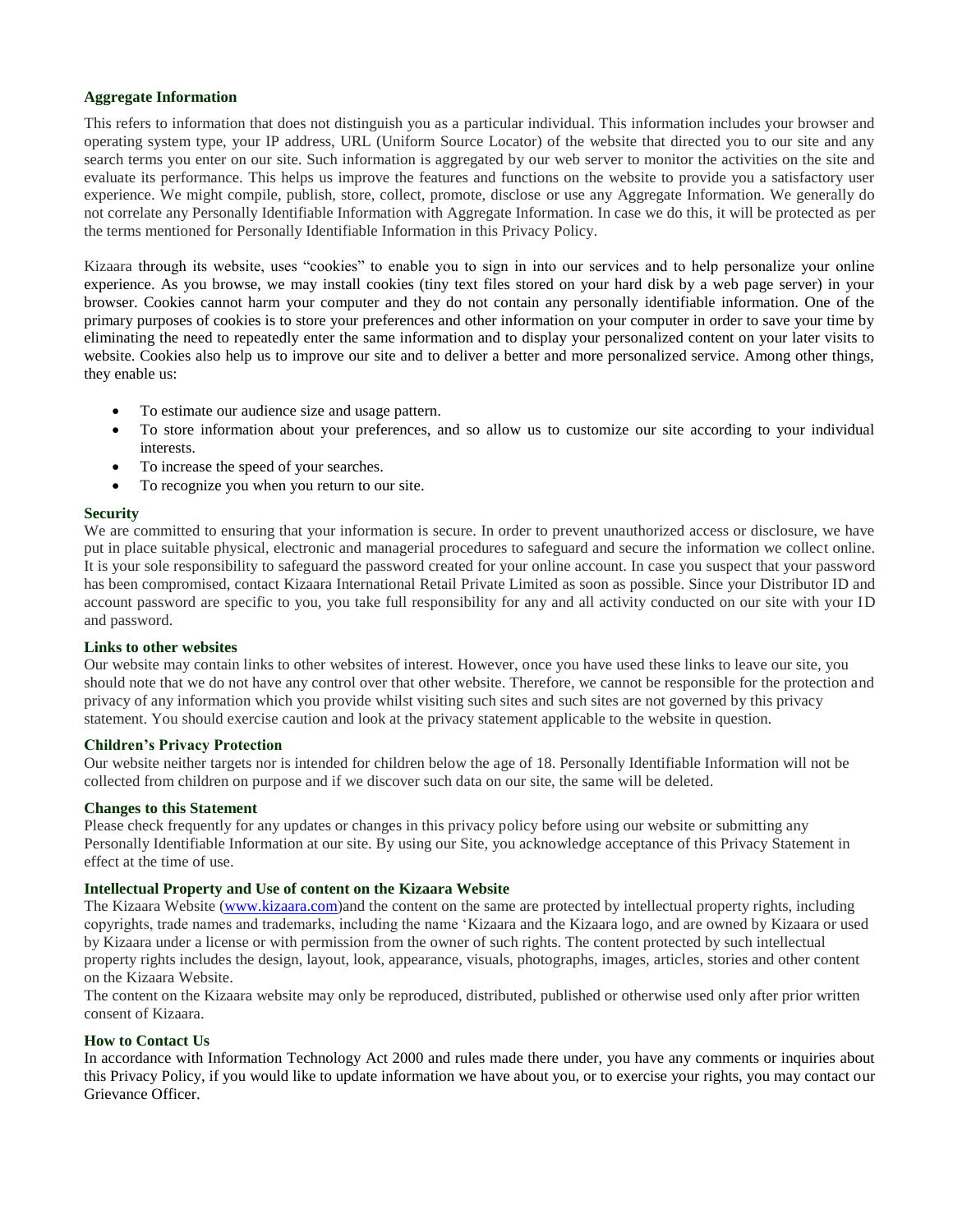# गोपनीयता नीति (प्राइवेसी पॉलिसी)

यह गोपनीयता नीति सूचना प्रौद्योगिकी अधिनियम 2000 के तहत गठित इलेक्ट्रॉनिक अनुबंध के रूप में एक इलेक्ट्रॉनिक रिकॉर्ड है और सूचना प्रौद्योगिकी अधिनियम, 2000 द्वारा संशोधित विभिन्न क़ानूनों में इलेक्ट्रॉनिक दस्तावेज़ / रिकॉर्ड से संबंधित नियमों के तहत और संशोधित प्रावधान हैं। यह गोपनीयता नीति में किसी भी भौतिक, इलेक्ट्रॉनिक या डिजिटल हस्ताक्षर की आवश्यकता नहीं होती है।

यह गोपनीयता नीति आपके और कंपनी के बीच कानूनी रूप से बाध्यकारी दस्तावेज है। इस गोपनीयता नीति की शर्तें उसी (सीधे या परोक्ष रूप से इलेक्ट्रॉनिक रूप में) की आपकी स्वीकृति पर प्रभावी होंगी और इस वेबसाइट के आपके उपयोग के लिए आपके और कंपनी के बीच संबंधों को नियंत्रित करेंगी।

यह दस्तावेज़ सूचना प्रौद्योगिकी (उचित सुरक्षा व्यवहार और प्रक्रिया और सूचना के संवेदनशील व्यक्तिगत डेटा) नियमों, 2011 के सूचना प्रौद्योगिकी अधिनियम, 2000 के प्रावधानों के अनुसार प्रकाशित किया जाएगा, जिसे संग्रह, उपयोग के लिए गोपनीयता नीति के प्रकाशन की आवश्यकता है संवेदनशील व्यक्तिगत डेटा या जानकारी का भंडारण और हस्तांतरण ।

कृपया इस गोपनीयता नीति को सावधानीपूरवक पढ़ें। वेबसाइट का उपयोग करके, आप इंगित करते हैं कि आप इस गोपनीयता नीति को समझते हैं, सहमत हैं और सहमति देते हैं। यदि आप इस गोपनीयता नीति की शर्तों से सहमत नहीं हैं, तो कृपया इस वेबसाइट का उपयोग न करें। आप कंपनी को अपनी बिना शर्त सहमति या समझौते प्रदान करते हैं जैसा कि धारा 43 ए और सूचना प्रौद्योगिकी  **, 2000 72 ए ।**

www.kizaara.com प्रयोग के लिए धन्यवाद। इस गोपनीयता कथन में उपयोग किए गए शब्द 'हमारा', 'हम' और 'हम' दोनों किजारा और इंडिपेंडेंट डिस्ट्रीब्यूटर को संदर्भित करते हैं जब तक कि संदर्भ अन्यथा प्रदान नहीं करता है।

यह गोपनीयता नीति यह निर्धारित करती है कि किज़ारा किसी भी जानकारी का उपयोग और सुरक्षा कैसे करती है। जो आप हमें इस वेबसाइट का उपयोग करते समय देते हैं। किज़ारा यह सुनिश्चित करने के लिए प्रतिबद्ध है कि आपकी गोपनीयता हमेशा सुरक्षित रहे। क्या हमें आपसे कुछ जानकारी प्रदान करने के लिए कहना चाहिए। जिसके द्वारा आप इस वेबसाइट का उपयोग करते समय पहचाने जा सकते हैं, और फिर आपको यह आश्वासन दिया जा सकता है कि इसका उपयोग केवल इस गोपनीयता कथन के अनुसार किया जाएगा।

# हम कौन सी जानकारी एकत्रित करते हैं और हम उसका कैसे उपयोग करते हैं:-

हमारी वेबसाइट पर एकत्रित की जाने वाली जानकारी दो सामान्य श्रेणियों के अंतर्गत आती है:-

- व्यक्तिगत पहचान की जानकारी
- समग्र जानकारी

# 

यह उस जानकारी को संदर्भित करता है जो हमें बताती है कि आप कौन हैं या विशेष रूप से आपके बारे में बातें ।

# **(ए) आ ( )**

आप किसी भी व्यक्तिगत रूप से पहचान योग्य जानकारी साझा किए बिना हमारी वेबसाइट ब्राउज़ कर सकते हैं। यदि आप एक इंडिपेंडेंट डिस्ट्रीब्यूटर के रूप में हमारे साथ पंजीकृत होना चाहते हैं या एक ऑर्डर देना चाहते हैं, तो आप स्वेच्छा से अपनी व्यक्तिगत पहचान योग्य जानकारी (नाम, पता, ईमेल पता या टेलीफोन नंबर) प्रदान कर सकते हैं, जो आपकी सहायता करने के उद्देश्य से एक पंजीकृत किज़ारा इंडिपेंडेंट डिस्ट्रीब्यूटर के साथ साझा की जाएगी। पंजीकरण और ऑर्डर प्लेसमेंट के साथ यदि आप हमसे दोबारा संपर्क करते हैं, तो बेहतर सेवाएं प्रदान करने में आपकी सहायता के लिए हम आपकी संपर्क जानकारी का रिकॉर्ड भी बनाए रख सकते हैं ।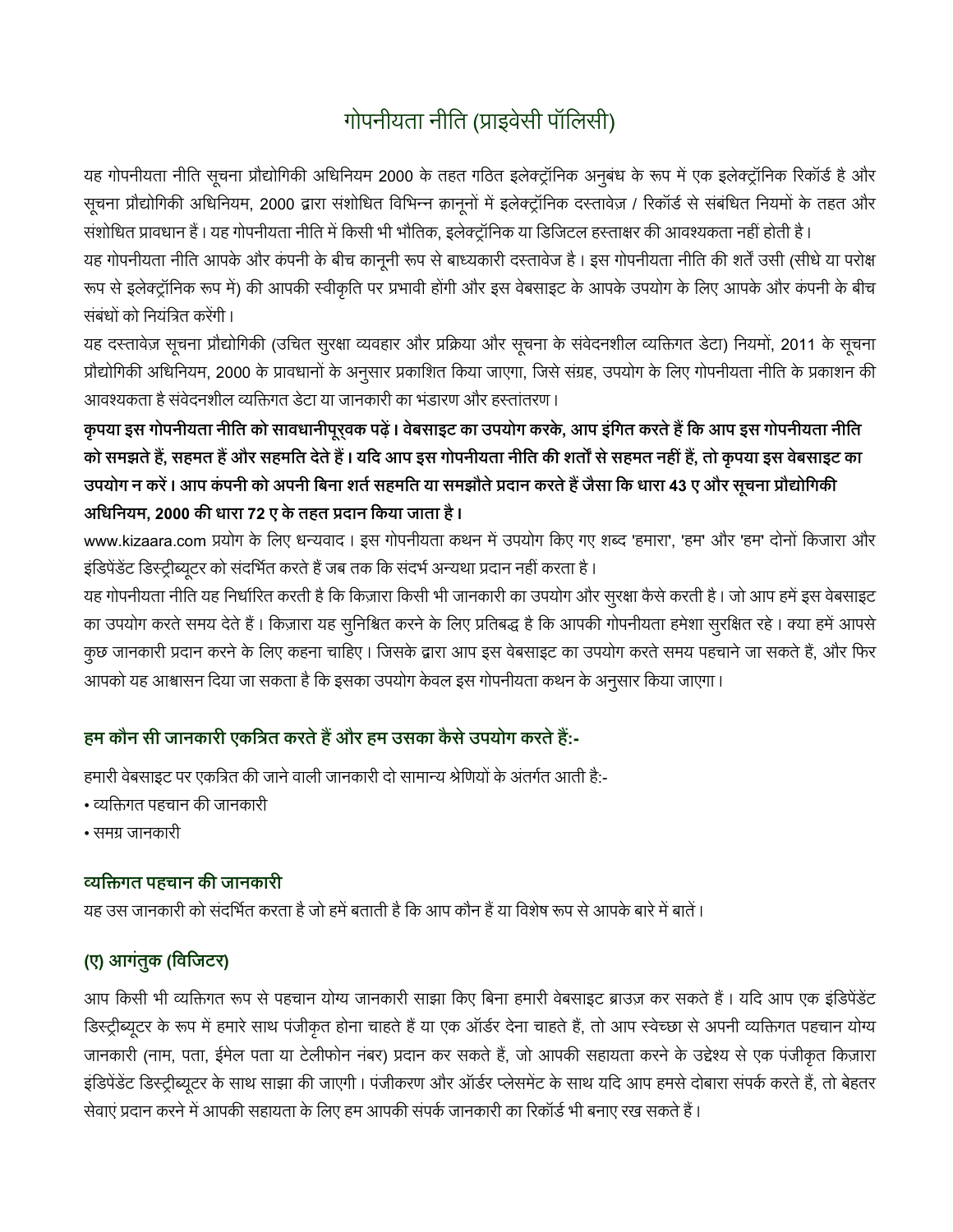# **( )**

जब आप हमारी वेबसाइट से ऑर्डर करते है, तो आपके ऑर्डर को संसाधित करने और वितरित करने के उद्देश्य से व्यक्तिगत रूप से पहचान योग्य जानकारी (जैसे नाम, संपर्क जानकारी, ऑर्डर जानकारी, क्रेडिट कार्ड और अन्य लेनदेन जानकारी) एकत्र की जाएगी। हम ऑर्डर की डिलीवरी को पूरा करने के लिए अपने शिपिंग भागीदारों को कुछ आवश्यक ऑर्डर विवरण भी प्रदान कर सकते हैं।

## (सी) क्रेडिट कार्ड संग्रहण

ऑनलाइन शॉपिंग के लिए एकत्र किए गए क्रेडिट कार्ड की जानकारी का उपयोग केवल ऑर्डर के लिए भुगतान की प्रक्रिया के लिए किया जाता है और हमारी वेबसाइट पर बरकरार नहीं है। जानकारी सुरक्षित रूप से बैंक को प्रेषित की जाती है, और हम केवल बैंक द्वारा प्रदान की गई संदर्भ संख्या और भुगतान की गई जानकारी संग्रहीत करते हैं।

# **( ) स औ**

आप कभी-कभार सर्वेक्षणों, उपयोगकर्ता चुनावों में भाग लेने या प्रश्नावली का जवाब देने के लिए व्यक्तिगत रूप से पहचान योग्य जानकारी प्रदान कर सकते हैं। इस जानकारी का उपयोग हमारे द्वारा हमारे उत्पादों और सेवाओं को बेहतर बनाने के लिए किया जाता है। हम इस जानकारी का उपयोग आपको मार्केटिंग और प्रचार सामग्री प्रदान करने के लिए भी कर सकते हैं।

### समग्र जानकारी

यह ऐसी जानकारी को संदर्भित करता है जो आपको एक विशेष व्यक्ति के रूप में अलग नहीं करता है। इस जानकारी में आपका ब्राउज़र और ऑपरेटिंग सिस्टम का प्रकार, आपका IP पता, वेबसाइट का URL (यूनिफ़ॉर्म रिसोर्स लोकेटर) शामिल है जो आपको हमारी साइट और आपके द्वारा हमारी साइट पर दर्ज किए गए किसी भी खोज शब्द के लिए निर्देशित करता है। इस तरह की जानकारी हमारे वेब सर्वर द्वारा साइट पर गतिविधियों की निगरानी और इसके प्रदर्शन का मूल्यांकन करने के लिए एकत्र की जाती है। यह आपको संतोषजनक उपयोगकर्ता अनुभव प्रदान करने के लिए वेबसाइट पर सुविधाओं और कार्यों को बेहतर बनाने में हमारी मदद करता है। हम किसी भी समग्र सूचना का संकलन, प्रकाशन, संग्रह प्रचार, खुलासा या उपयोग कर सकते हैं। हम आम तौर पर समग्र सूचना के साथ किसी भी व्यक्तिगत रूप से पहचान योग्य जानकारी को सहसंबंधित नहीं करते हैं। यदि हम ऐसा करते हैं, तो इसे इस गोपनीयता नीति में व्यक्तिगत रूप से पहचान योग्य जानकारी के लिए उल्लिखित शर्तों के अनुसार संरक्षित किया जाएगा।

किज़ारा अपनी वेबसाइट के माध्यम से, "कुकीज़" का उपयोग करके आपको हमारी सेवाओं में प्रवेश करने और अपने ऑनलाइन अनुभव को निजीकृत करने में मदद करने में सक्षम बनाता है। जैसा कि आप ब्राउज़ करते हैं, हम आपके ब्राउज़र में कुकीज़ (आपकी वेब साइट द्वारा हार्ड डिस्क पर संग्रहीत छोटी पाठ फ़ाइलें) स्थापित कर सकते हैं। कुकीज़ आपके कंप्यूटर को नुकसान नहीं पहुंचा सकते हैं और उनमें कोई व्यक्तिगत पहचान योग्य जानकारी नहीं होती है। कुकीज़ के प्राथमिक उद्देश्यों में से एक आपके कंप्यूटर पर अपनी वरीयताओं को और अन्य जानकारी को संग्रहीत करना है ताकि एक ही जानकारी को बार-बार दर्ज करने और बाद में वेबसाइट पर अपनी व्यक्तिगत सामग्री को प्रदर्शित करने की आवश्यकता को समाप्त करके अपना समय बचाया जा सके। कुकीज़ हमारी साइट को बेहतर बनाने और बेहतर और अधिक वैयक्तिकृत सेवा देने में भी हमारी मदद करती हैं।

अन्य बातों के अलावा. वे हमें सक्षम करते हैं:-

- हमारे दर्शकों के आकार और उपयोग के पैटर्न का अनुमान लेने के लिए।
- अपनी प्राथमिकताओं के बारे में जानकारी संग्रहीत करने के लिए, और इसलिए हमें आपकी व्यक्तिगत रुचि के अनुसार हमारी साइट को अनुकूलित करने की अनुमति दें ।
- अपनी खोज की गति बढ़ाने के लिए।
- हमारी साइट पर लौटने पर आपको पहचानने के लिए।